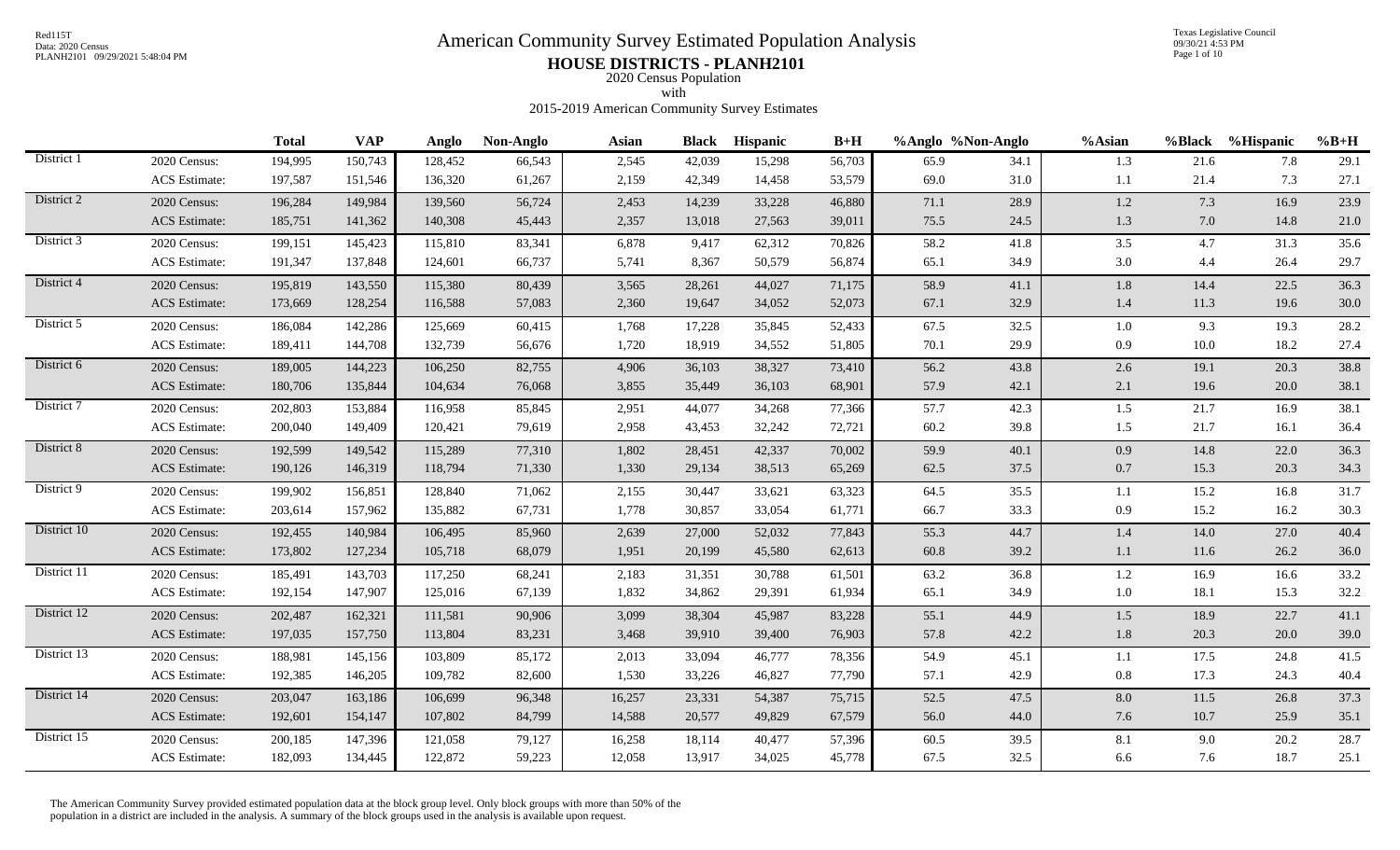# Red115T<br>Data: 2020 Census<br>PLANH2101 09/29/2021 5:48:04 PM<br>**American Community Survey Estimated Population Analysis**

Texas Legislative Council 09/30/21 4:53 PM Page 2 of 10

## PLANH2101 09/29/2021 5:48:04 PM **HOUSE DISTRICTS - PLANH2101** 2020 Census Population

|             |                      |              |            |         |           | 2015-2019 American Community Survey Estimates | with         |                 |         |                   |      |         |        |           |          |
|-------------|----------------------|--------------|------------|---------|-----------|-----------------------------------------------|--------------|-----------------|---------|-------------------|------|---------|--------|-----------|----------|
|             |                      | <b>Total</b> | <b>VAP</b> | Anglo   | Non-Anglo | Asian                                         | <b>Black</b> | <b>Hispanic</b> | $B+H$   | %Anglo %Non-Anglo |      | %Asian  | %Black | %Hispanic | $%B+H$   |
| District 16 | 2020 Census:         | 198,641      | 149,220    | 120,708 | 77,933    | 4,276                                         | 14,443       | 54,401          | 67,917  | 60.8              | 39.2 | 2.2     | 7.3    | 27.4      | 34.2     |
|             | <b>ACS</b> Estimate: | 180,308      | 135,296    | 116,650 | 63,658    | 2,980                                         | 10,587       | 49,474          | 58,548  | 64.7              | 35.3 | 1.7     | 5.9    | 27.4      | 32.5     |
| District 17 | 2020 Census:         | 202,973      | 153,215    | 99,548  | 103,425   | 2,165                                         | 16,415       | 81,407          | 96,393  | 49.0              | 51.0 | 1.1     | 8.1    | 40.1      | 47.5     |
|             | <b>ACS</b> Estimate: | 186,481      | 140,947    | 98,871  | 87,612    | 1,851                                         | 17,290       | 68,113          | 82,999  | 53.0              | 47.0 | 1.0     | 9.3    | 36.5      | 44.5     |
| District 18 | 2020 Census:         | 197,727      | 147,668    | 129,975 | 67,752    | 1,807                                         | 14,823       | 45,935          | 60,216  | 65.7              | 34.3 | 0.9     | 7.5    | 23.2      | 30.5     |
|             | <b>ACS</b> Estimate: | 186,994      | 139,658    | 136,723 | 50,279    | 1,316                                         | 15,590       | 31,741          | 45,974  | 73.1              | 26.9 | $0.7\,$ | 8.3    | 17.0      | 24.6     |
| District 19 | 2020 Census:         | 202,995      | 159,395    | 147,870 | 55,125    | 7,061                                         | 3,988        | 38,480          | 41,851  | 72.8              | 27.2 | 3.5     | 2.0    | 19.0      | $20.6\,$ |
|             | <b>ACS</b> Estimate: | 189,386      | 146,715    | 142,285 | 47,105    | 4,860                                         | 3,834        | 37,506          | 39,583  | 75.1              | 24.9 | 2.6     | 2.0    | 19.8      | 20.9     |
| District 20 | 2020 Census:         | 203,645      | 154,197    | 130,825 | 72,820    | 10,046                                        | 12,105       | 46,645          | 57,245  | 64.2              | 35.8 | 4.9     | 5.9    | 22.9      | 28.1     |
|             | <b>ACS</b> Estimate: | 186,168      | 140,320    | 128,426 | 57,744    | 6,817                                         | 9,534        | 41,065          | 47,507  | 69.0              | 31.0 | 3.7     | 5.1    | 22.1      | 25.5     |
| District 21 | 2020 Census:         | 187,992      | 144,682    | 133,180 | 54,812    | 5,496                                         | 25,302       | 19,738          | 44,527  | 70.8              | 29.2 | 2.9     | 13.5   | 10.5      | 23.7     |
|             | <b>ACS</b> Estimate: | 186,715      | 142,137    | 140,016 | 46,701    | 4,457                                         | 24,815       | 15,864          | 39,710  | 75.0              | 25.0 | 2.4     | 13.3   | 8.5       | 21.3     |
| District 22 | 2020 Census:         | 186,322      | 141,013    | 51,597  | 134,725   | 7,404                                         | 78,093       | 48,640          | 125,254 | 27.7              | 72.3 | 4.0     | 41.9   | 26.1      | 67.2     |
|             | <b>ACS</b> Estimate: | 187,200      | 141,436    | 57,480  | 129,718   | 7,603                                         | 76,453       | 45,686          | 120,103 | 30.7              | 69.3 | 4.1     | 40.8   | 24.4      | 64.2     |
| District 23 | 2020 Census:         | 198,405      | 151,425    | 101,948 | 96,457    | 5,970                                         | 31,055       | 56,252          | 85,733  | 51.4              | 48.6 | 3.0     | 15.7   | 28.4      | 43.2     |
|             | <b>ACS</b> Estimate: | 190,684      | 144,904    | 100,183 | 90,507    | 4,684                                         | 28,668       | 57,040          | 82,397  | 52.5              | 47.5 | 2.5     | 15.0   | 29.9      | 43.2     |
| District 24 | 2020 Census:         | 198,848      | 149,421    | 119,268 | 79,580    | 10,545                                        | 21,882       | 43,336          | 64,042  | 60.0              | 40.0 | 5.3     | 11.0   | 21.8      | 32.2     |
|             | <b>ACS</b> Estimate: | 183,511      | 136,442    | 118,429 | 65,076    | 9,415                                         | 20,829       | 34,232          | 52,977  | 64.5              | 35.5 | 5.1     | 11.4   | 18.7      | 28.9     |
| District 25 | 2020 Census:         | 186,416      | 138,919    | 79,648  | 106,768   | 13,233                                        | 35,935       | 55,943          | 89,986  | 42.7              | 57.3 | 7.1     | 19.3   | 30.0      | 48.3     |
|             | <b>ACS</b> Estimate: | 176,805      | 131,931    | 81,111  | 95,690    | 11,014                                        | 29,277       | 55,224          | 82,473  | 45.9              | 54.1 | 6.2     | 16.6   | 31.2      | 46.6     |
| District 26 | 2020 Census:         | 197,008      | 138,128    | 83,287  | 113,721   | 41,607                                        | 23,859       | 46,328          | 68,906  | 42.3              | 57.7 | 21.1    | 12.1   | 23.5      | 35.0     |
|             | <b>ACS</b> Estimate: | 182,649      | 126,067    | 82,049  | 100,591   | 32,206                                        | 21,320       | 47,732          | 65,952  | 44.9              | 55.1 | 17.6    | 11.7   | 26.1      | 36.1     |
| District 27 | 2020 Census:         | 197,352      | 145,498    | 32,701  | 164,651   | 32,709                                        | 83,264       | 49,795          | 130,649 | 16.6              | 83.4 | 16.6    | 42.2   | 25.2      | 66.2     |
|             | <b>ACS</b> Estimate: | 186,189      | 135,908    | 34,027  | 152,171   | 27,591                                        | 79,121       | 47,566          | 123,264 | 18.3              | 81.7 | 14.8    | 42.5   | 25.5      | 66.2     |
| District 28 | 2020 Census:         | 197,621      | 142,048    | 78,182  | 119,439   | 38,396                                        | 25,859       | 53,560          | 78,087  | 39.6              | 60.4 | 19.4    | 13.1   | 27.1      | 39.5     |
|             | <b>ACS</b> Estimate: | 169,667      | 123,105    | 76,097  | 93,575    | 32,245                                        | 16,990       | 44,396          | 59,513  | 44.9              | 55.2 | 19.0    | 10.0   | 26.2      | 35.1     |
| District 29 | 2020 Census:         | 185,615      | 136,981    | 82,185  | 103,430   | 16,764                                        | 25,183       | 59,259          | 83,040  | 44.3              | 55.7 | 9.0     | 13.6   | 31.9      | 44.7     |
|             | <b>ACS</b> Estimate: | 183,974      | 133,184    | 89,165  | 94,808    | 15,449                                        | 24,168       | 55,300          | 77,297  | 48.5              | 51.5 | 8.4     | 13.1   | 30.1      | 42.0     |
| District 30 | 2020 Census:         | 189,735      | 143,889    | 92,859  | 96,876    | 3,121                                         | 16,072       | 76,329          | 90,543  | 48.9              | 51.1 | 1.6     | 8.5    | 40.2      | 47.7     |
|             | <b>ACS</b> Estimate: | 191,625      | 143,885    | 96,125  | 95,500    | 2,599                                         | 15,739       | 77,381          | 90,783  | 50.2              | 49.8 | 1.4     | 8.2    | 40.4      | 47.4     |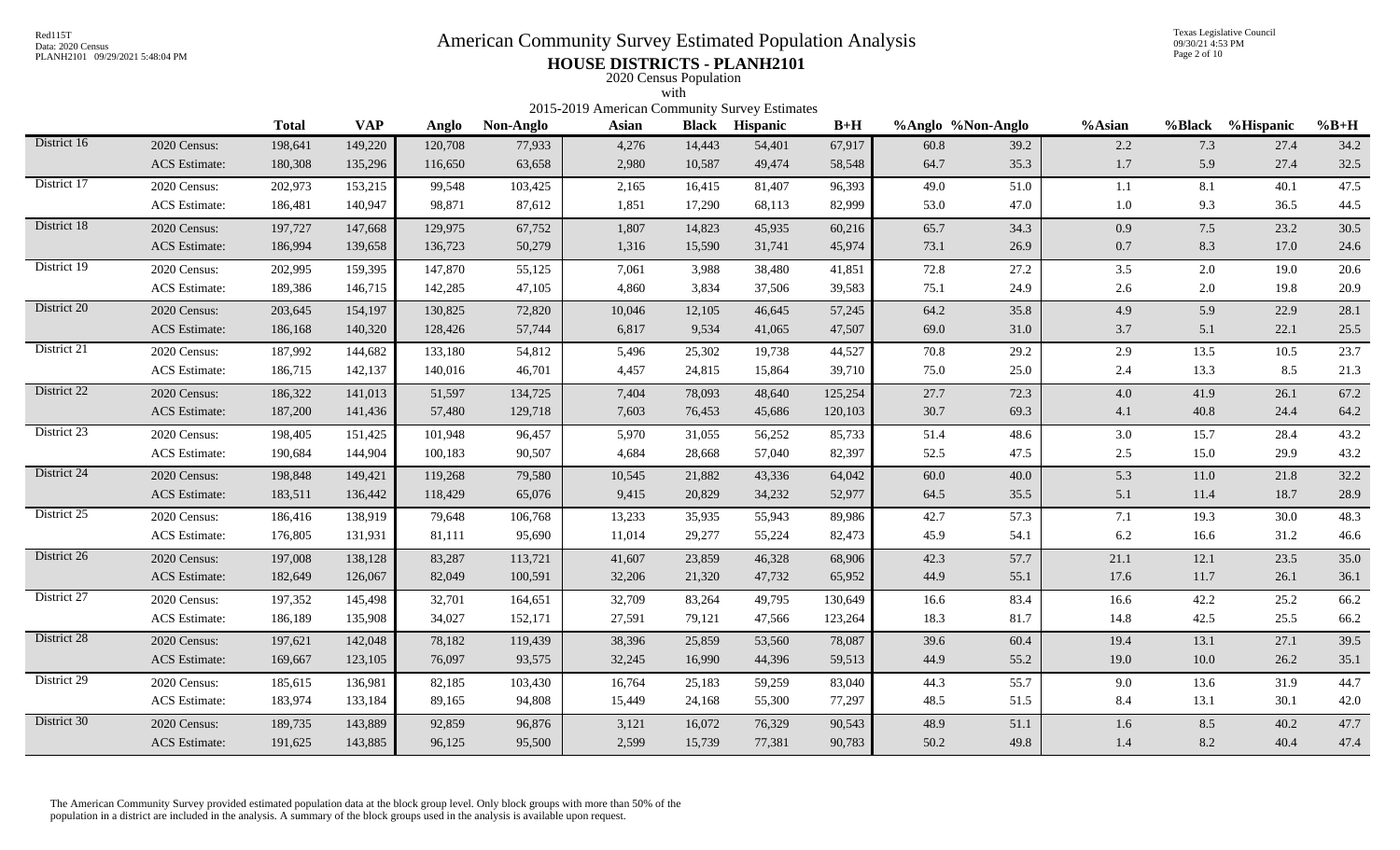# Red115T<br>Data: 2020 Census<br>PLANH2101 09/29/2021 5:48:04 PM<br>**American Community Survey Estimated Population Analysis**

Texas Legislative Council 09/30/21 4:53 PM Page 3 of 10

## PLANH2101 09/29/2021 5:48:04 PM **HOUSE DISTRICTS - PLANH2101** 2020 Census Population

|             |                      |              |            |         |           | 2015-2019 American Community Survey Estimates | with   |                       |         |                   |      |         |         |                  |        |
|-------------|----------------------|--------------|------------|---------|-----------|-----------------------------------------------|--------|-----------------------|---------|-------------------|------|---------|---------|------------------|--------|
|             |                      | <b>Total</b> | <b>VAP</b> | Anglo   | Non-Anglo | Asian                                         |        | <b>Black</b> Hispanic | $B+H$   | %Anglo %Non-Anglo |      | %Asian  |         | %Black %Hispanic | $%B+H$ |
| District 31 | 2020 Census:         | 184,966      | 137,003    | 45,168  | 139,798   | 1,201                                         | 3,396  | 133,026               | 135,870 | 24.4              | 75.6 | 0.6     | 1.8     | 71.9             | 73.5   |
|             | <b>ACS</b> Estimate: | 187,637      | 135,621    | 44,869  | 142,768   | 1,100                                         | 2,944  | 138,572               | 140,720 | 23.9              | 76.1 | 0.6     | 1.6     | 73.9             | 75.0   |
| District 32 | 2020 Census:         | 187,448      | 146,778    | 83,763  | 103,685   | 9,032                                         | 9,317  | 82,996                | 90,779  | 44.7              | 55.3 | 4.8     | 5.0     | 44.3             | 48.4   |
|             | <b>ACS</b> Estimate: | 186,497      | 143,652    | 84,639  | 101,858   | 8,875                                         | 7,464  | 85,094                | 91,408  | 45.4              | 54.6 | 4.8     | 4.0     | 45.6             | 49.0   |
| District 33 | 2020 Census:         | 201,977      | 150,072    | 111,431 | 90,546    | 23,720                                        | 21,866 | 40,699                | 61,619  | 55.2              | 44.8 | 11.7    | 10.8    | 20.2             | 30.5   |
|             | ACS Estimate:        | 181,537      | 133,905    | 110,285 | 71,259    | 17,250                                        | 16,466 | 36,056                | 50,322  | 60.8              | 39.3 | 9.5     | 9.1     | 19.9             | 27.7   |
| District 34 | 2020 Census:         | 189,560      | 143,094    | 38,218  | 151,342   | 2,248                                         | 8,756  | 140,214               | 147,187 | 20.2              | 79.8 | 1.2     | 4.6     | 74.0             | 77.6   |
|             | <b>ACS</b> Estimate: | 199,505      | 148,223    | 38,410  | 161,095   | 1,242                                         | 7,875  | 152,077               | 159,201 | 19.3              | 80.7 | 0.6     | 3.9     | 76.2             | 79.8   |
| District 35 | 2020 Census:         | 186,070      | 127,961    | 14,882  | 171,188   | 1,035                                         | 1,339  | 168,780               | 169,398 | 8.0               | 92.0 | 0.6     | $0.7\,$ | 90.7             | 91.0   |
|             | <b>ACS</b> Estimate: | 184,138      | 118,356    | 12,891  | 171,251   | 966                                           | 627    | 169,667               | 170,000 | 7.0               | 93.0 | 0.5     | 0.3     | 92.1             | 92.3   |
| District 36 | 2020 Census:         | 185,775      | 131,913    | 9,775   | 176,000   | 1,836                                         | 1,167  | 173,138               | 173,657 | 5.3               | 94.7 | $1.0\,$ | 0.6     | 93.2             | 93.5   |
|             | <b>ACS</b> Estimate: | 186,679      | 127,263    | 9,927   | 176,749   | 1,755                                         | 807    | 173,610               | 174,056 | 5.3               | 94.7 | 0.9     | $0.4\,$ | 93.0             | 93.2   |
| District 37 | 2020 Census:         | 184,621      | 133,615    | 14,415  | 170,206   | 1,112                                         | 1,527  | 167,455               | 168,366 | 7.8               | 92.2 | 0.6     | $0.8\,$ | 90.7             | 91.2   |
|             | <b>ACS</b> Estimate: | 193,522      | 136,361    | 16,622  | 176,903   | 455                                           | 750    | 175,779               | 176,247 | 8.6               | 91.4 | 0.2     | 0.4     | 90.8             | 91.1   |
| District 38 | 2020 Census:         | 184,626      | 130,901    | 14,444  | 170,182   | 2,014                                         | 1,558  | 166,668               | 167,557 | 7.8               | 92.2 | 1.1     | 0.8     | 90.3             | 90.8   |
|             | <b>ACS</b> Estimate: | 175,837      | 121,442    | 13,737  | 162,094   | 2,437                                         | 1,895  | 158,454               | 159,524 | 7.8               | 92.2 | $1.4\,$ | 1.1     | 90.1             | 90.7   |
| District 39 | 2020 Census:         | 187,075      | 128,031    | 11,451  | 175,624   | 782                                           | 937    | 173,857               | 174,196 | 6.1               | 93.9 | 0.4     | 0.5     | 92.9             | 93.1   |
|             | <b>ACS</b> Estimate: | 184,573      | 121,192    | 10,920  | 173,652   | 399                                           | 681    | 172,785               | 173,099 | 5.9               | 94.1 | 0.2     | 0.4     | 93.6             | 93.8   |
| District 40 | 2020 Census:         | 197,911      | 137,868    | 9,998   | 187,913   | 3,192                                         | 2,500  | 182,317               | 184,010 | 5.1               | 94.9 | $1.6\,$ | 1.3     | 92.1             | 93.0   |
|             | <b>ACS</b> Estimate: | 188,603      | 127,321    | 9,443   | 179,164   | 2,202                                         | 2,488  | 174,668               | 176,610 | 5.0               | 95.0 | $1.2\,$ | 1.3     | 92.6             | 93.6   |
| District 41 | 2020 Census:         | 185,884      | 134,628    | 17,285  | 168,599   | 4,573                                         | 2,042  | 162,077               | 163,264 | 9.3               | 90.7 | 2.5     | $1.1\,$ | 87.2             | 87.8   |
|             | <b>ACS</b> Estimate: | 183,770      | 128,871    | 19,107  | 164,662   | 4,770                                         | 1,739  | 159,173               | 160,014 | 10.4              | 89.6 | 2.6     | 0.9     | 86.6             | 87.1   |
| District 42 | 2020 Census:         | 184,728      | 132,081    | 6,966   | 177,762   | 1,576                                         | 1,228  | 175,074               | 175,773 | 3.8               | 96.2 | 0.9     | 0.7     | 94.8             | 95.2   |
|             | <b>ACS</b> Estimate: | 189,894      | 130,026    | 7,902   | 181,993   | 1,465                                         | 1,160  | 179,501               | 180,148 | 4.2               | 95.8 | $0.8\,$ | 0.6     | 94.5             | 94.9   |
| District 43 | 2020 Census:         | 196,580      | 149,566    | 60,142  | 136,438   | 4,004                                         | 7,126  | 123,531               | 129,389 | 30.6              | 69.4 | $2.0\,$ | 3.6     | 62.8             | 65.8   |
|             | <b>ACS</b> Estimate: | 200,378      | 149,377    | 61,709  | 138,669   | 3,479                                         | 7,936  | 127,578               | 132,914 | 30.8              | 69.2 | 1.7     | 4.0     | 63.7             | 66.3   |
| District 44 | 2020 Census:         | 192,359      | 142,911    | 92,222  | 100,137   | 5,729                                         | 17,457 | 75,130                | 90,362  | 47.9              | 52.1 | 3.0     | 9.1     | 39.1             | 47.0   |
|             | <b>ACS</b> Estimate: | 179,697      | 133,758    | 88,691  | 91,006    | 4,441                                         | 16,204 | 70,796                | 84,192  | 49.4              | 50.6 | $2.5\,$ | 9.0     | 39.4             | 46.9   |
| District 45 | 2020 Census:         | 202,193      | 155,158    | 90,819  | 111,374   | 9,423                                         | 12,545 | 87,359                | 98,027  | 44.9              | 55.1 | 4.7     | 6.2     | 43.2             | 48.5   |
|             | ACS Estimate:        | 180,980      | 138,756    | 87,689  | 93,298    | 4,527                                         | 10,557 | 78,540                | 86,671  | 48.5              | 51.6 | 2.5     | 5.8     | 43.4             | 47.9   |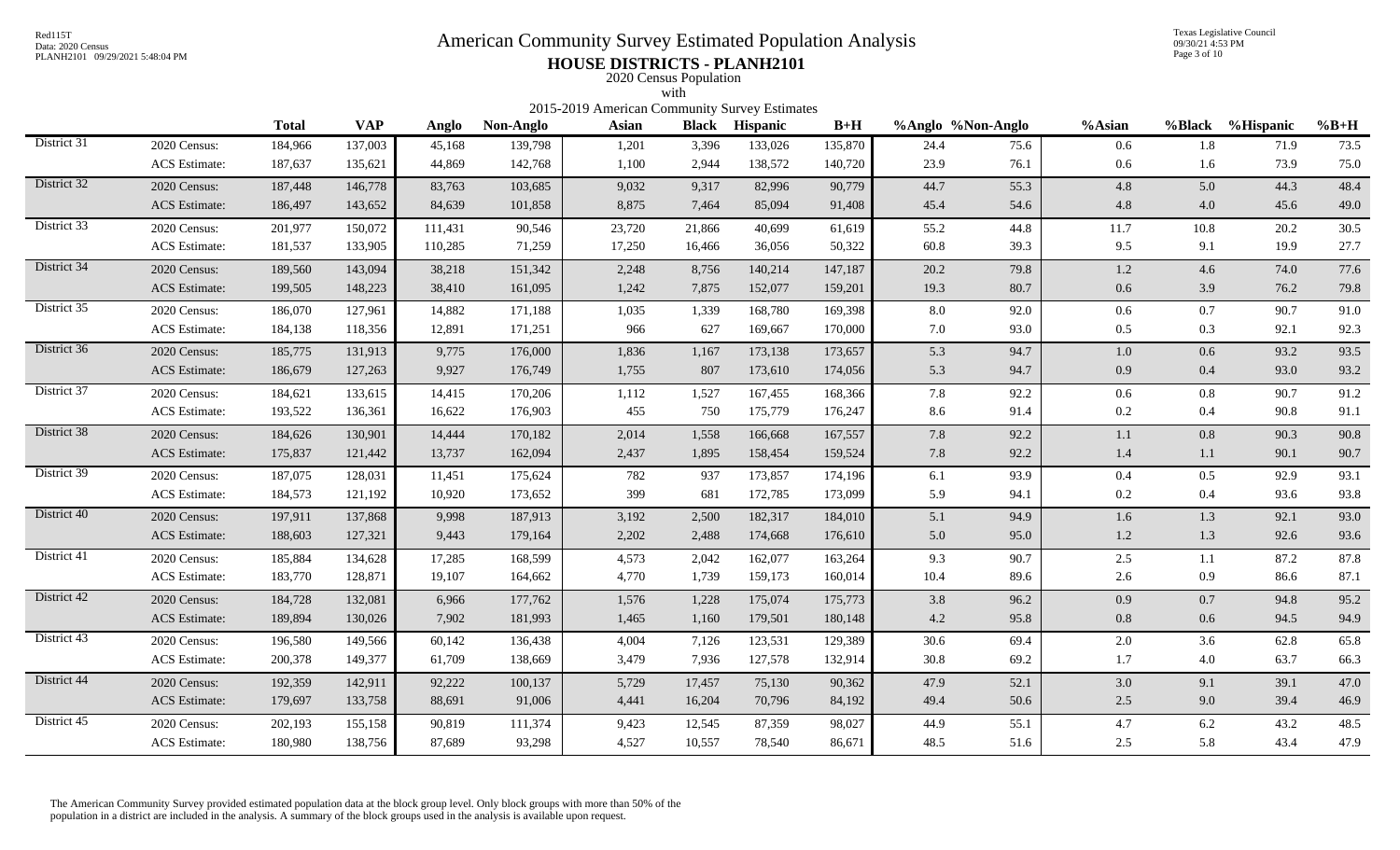# Red115T<br>Data: 2020 Census<br>PLANH2101 09/29/2021 5:48:04 PM<br>**American Community Survey Estimated Population Analysis**

Texas Legislative Council 09/30/21 4:53 PM Page 4 of 10

## PLANH2101 09/29/2021 5:48:04 PM **HOUSE DISTRICTS - PLANH2101** 2020 Census Population

|             |                      |              |            |         |           | 2015-2019 American Community Survey Estimates | with   |                       |         |                   |      |         |         |                  |        |
|-------------|----------------------|--------------|------------|---------|-----------|-----------------------------------------------|--------|-----------------------|---------|-------------------|------|---------|---------|------------------|--------|
|             |                      | <b>Total</b> | <b>VAP</b> | Anglo   | Non-Anglo | Asian                                         |        | <b>Black Hispanic</b> | $B+H$   | %Anglo %Non-Anglo |      | %Asian  |         | %Black %Hispanic | $%B+H$ |
| District 46 | 2020 Census:         | 202,556      | 152,715    | 71,147  | 131,409   | 15,909                                        | 39,937 | 75,166                | 112,420 | 35.1              | 64.9 | 7.9     | 19.7    | 37.1             | 55.5   |
|             | <b>ACS</b> Estimate: | 174,836      | 130,051    | 62,920  | 111,917   | 12,118                                        | 35,890 | 66,171                | 97,176  | 36.0              | 64.0 | 6.9     | 20.5    | 37.8             | 55.6   |
| District 47 | 2020 Census:         | 203,109      | 161,835    | 121,607 | 81,502    | 17,050                                        | 10,404 | 51,032                | 60,086  | 59.9              | 40.1 | 8.4     | 5.1     | 25.1             | 29.6   |
|             | <b>ACS</b> Estimate: | 195,673      | 154,492    | 121,756 | 73,910    | 16,782                                        | 9,238  | 47,605                | 54,692  | 62.2              | 37.8 | 8.6     | 4.7     | 24.3             | 28.0   |
| District 48 | 2020 Census:         | 203,486      | 153,797    | 126,576 | 76,910    | 32,888                                        | 8,185  | 31,944                | 39,251  | 62.2              | 37.8 | 16.2    | 4.0     | 15.7             | 19.3   |
|             | <b>ACS</b> Estimate: | 188,315      | 140,708    | 125,443 | 62,870    | 26,915                                        | 7,198  | 28,116                | 33,376  | 66.6              | 33.4 | 14.3    | 3.8     | 14.9             | 17.7   |
| District 49 | 2020 Census:         | 202,705      | 174,950    | 118,466 | 84,239    | 20,301                                        | 10,319 | 50,628                | 59,756  | 58.4              | 41.6 | 10.0    | 5.1     | 25.0             | 29.5   |
|             | <b>ACS</b> Estimate: | 197,966      | 170,455    | 118,578 | 79,391    | 14,963                                        | 10,903 | 53,677                | 62,098  | 59.9              | 40.1 | 7.6     | 5.5     | 27.1             | 31.4   |
| District 50 | 2020 Census:         | 203,128      | 157,542    | 62,187  | 140,941   | 22,249                                        | 30,104 | 88,192                | 115,739 | 30.6              | 69.4 | 11.0    | 14.8    | 43.4             | 57.0   |
|             | <b>ACS</b> Estimate: | 200,945      | 152,702    | 64,796  | 136,149   | 18,298                                        | 32,345 | 87,714                | 114,657 | 32.2              | 67.8 | 9.1     | 16.1    | 43.7             | 57.1   |
| District 51 | 2020 Census:         | 203,717      | 160,760    | 60,139  | 143,578   | 8,674                                         | 19,415 | 114,754               | 131,903 | 29.5              | 70.5 | 4.3     | 9.5     | 56.3             | 64.7   |
|             | <b>ACS</b> Estimate: | 205,447      | 160,599    | 59,467  | 145,974   | 6,497                                         | 19,780 | 121,040               | 137,320 | 28.9              | 71.1 | 3.2     | 9.6     | 58.9             | 66.8   |
| District 52 | 2020 Census:         | 201,468      | 145,731    | 110,044 | 91,424    | 19,889                                        | 18,473 | 50,216                | 66,927  | 54.6              | 45.4 | 9.9     | 9.2     | 24.9             | 33.2   |
|             | <b>ACS</b> Estimate: | 174,969      | 126,037    | 100,823 | 74,151    | 13,042                                        | 17,211 | 44,175                | 57,770  | 57.6              | 42.4 | 7.5     | 9.8     | 25.2             | 33.0   |
| District 53 | 2020 Census:         | 199,548      | 159,656    | 115,565 | 83,983    | 2,331                                         | 4,730  | 72,969                | 76,802  | 57.9              | 42.1 | $1.2\,$ | 2.4     | 36.6             | 38.5   |
|             | <b>ACS</b> Estimate: | 203,790      | 161,093    | 119,582 | 84,208    | 1,851                                         | 4,240  | 75,871                | 79,211  | 58.7              | 41.3 | 0.9     | 2.1     | 37.2             | 38.9   |
| District 54 | 2020 Census:         | 185,389      | 134,947    | 81,381  | 104,008   | 8,627                                         | 45,784 | 48,345                | 89,975  | 43.9              | 56.1 | 4.7     | 24.7    | 26.1             | 48.5   |
|             | <b>ACS</b> Estimate: | 174,071      | 124,740    | 83,218  | 90,852    | 7,536                                         | 43,012 | 43,541                | 77,903  | 47.8              | 52.2 | 4.3     | 24.7    | 25.0             | 44.8   |
| District 55 | 2020 Census:         | 185,258      | 137,216    | 75,399  | 109,859   | 9,644                                         | 54,821 | 45,122                | 94,958  | 40.7              | 59.3 | 5.2     | 29.6    | 24.4             | 51.3   |
|             | <b>ACS</b> Estimate: | 174,568      | 127,124    | 76,376  | 98,188    | 8,582                                         | 51,700 | 43,002                | 83,636  | 43.8              | 56.2 | 4.9     | 29.6    | 24.6             | 47.9   |
| District 56 | 2020 Census:         | 199,975      | 152,415    | 119,341 | 80,634    | 5,764                                         | 23,972 | 47,594                | 69,859  | 59.7              | 40.3 | 2.9     | 12.0    | 23.8             | 34.9   |
|             | <b>ACS</b> Estimate: | 190,317      | 144,827    | 118,911 | 71,409    | 4,640                                         | 21,498 | 44,725                | 64,340  | 62.5              | 37.5 | 2.4     | 11.3    | 23.5             | 33.8   |
| District 57 | 2020 Census:         | 194,130      | 140,220    | 107,452 | 86,678    | 14,121                                        | 27,756 | 40,525                | 66,856  | 55.4              | 44.6 | 7.3     | 14.3    | 20.9             | 34.4   |
|             | <b>ACS</b> Estimate: | 170,084      | 123,249    | 107,045 | 63,032    | 8,459                                         | 20,442 | 33,577                | 51,067  | 62.9              | 37.1 | 5.0     | 12.0    | 19.7             | 30.0   |
| District 58 | 2020 Census:         | 189,132      | 140,933    | 126,237 | 62,895    | 2,945                                         | 9,003  | 44,300                | 52,457  | 66.7              | 33.3 | 1.6     | 4.8     | 23.4             | 27.7   |
|             | <b>ACS</b> Estimate: | 176,032      | 130,482    | 127,370 | 48,667    | 2,144                                         | 6,961  | 37,356                | 43,248  | 72.4              | 27.6 | $1.2\,$ | 4.0     | 21.2             | 24.6   |
| District 59 | 2020 Census:         | 195,458      | 152,143    | 132,839 | 62,619    | 4,613                                         | 17,935 | 34,739                | 51,088  | 68.0              | 32.0 | 2.4     | 9.2     | 17.8             | 26.1   |
|             | ACS Estimate:        | 183,771      | 143,570    | 131,490 | 52,281    | 3,660                                         | 14,790 | 30,876                | 41,776  | 71.6              | 28.4 | $2.0\,$ | $8.0\,$ | 16.8             | 22.7   |
| District 60 | 2020 Census:         | 194,549      | 139,862    | 96,317  | 98,232    | 29,294                                        | 27,195 | 37,761                | 63,765  | 49.5              | 50.5 | 15.1    | 14.0    | 19.4             | 32.8   |
|             | <b>ACS</b> Estimate: | 154,752      | 111,168    | 85,749  | 69,005    | 19,617                                        | 19,719 | 28,835                | 46,479  | 55.4              | 44.6 | 12.7    | 12.7    | 18.6             | 30.0   |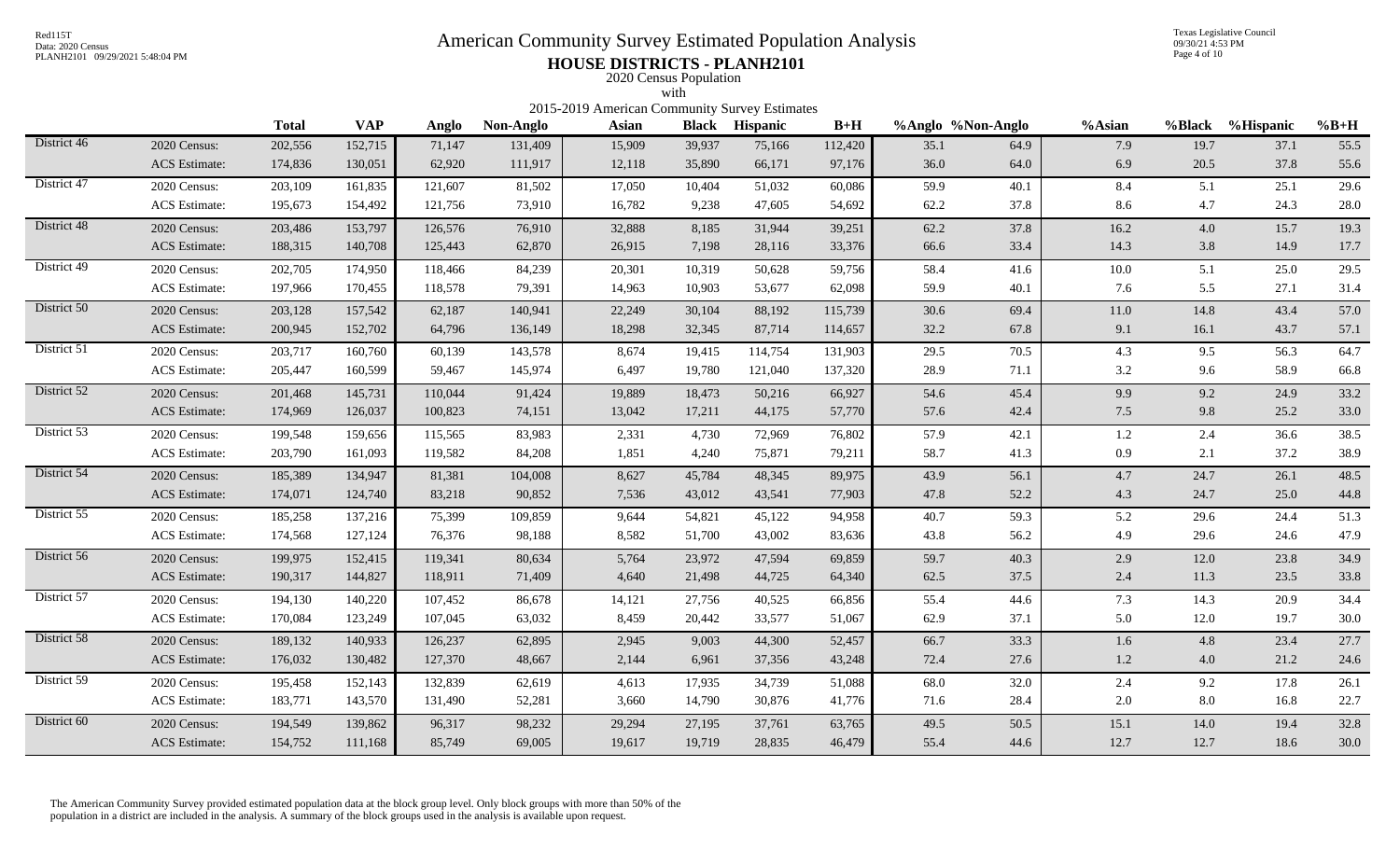# Red115T<br>Data: 2020 Census<br>PLANH2101 09/29/2021 5:48:04 PM<br>**American Community Survey Estimated Population Analysis**

Texas Legislative Council 09/30/21 4:53 PM Page 5 of 10

## PLANH2101 09/29/2021 5:48:04 PM **HOUSE DISTRICTS - PLANH2101** 2020 Census Population

|             |                                      |                                                                                                                                                                                                                                                                                                                                                                                                            |         |         |         | 2015-2019 American Community Survey Estimates | with   |         |         |      |      |         |      |          |              |  |
|-------------|--------------------------------------|------------------------------------------------------------------------------------------------------------------------------------------------------------------------------------------------------------------------------------------------------------------------------------------------------------------------------------------------------------------------------------------------------------|---------|---------|---------|-----------------------------------------------|--------|---------|---------|------|------|---------|------|----------|--------------|--|
|             |                                      | <b>VAP</b><br>$B+H$<br>%Black %Hispanic<br><b>Total</b><br>%Anglo %Non-Anglo<br>%Asian<br>$%B+H$<br>Non-Anglo<br>Asian<br><b>Black</b> Hispanic<br>Anglo<br>2.2<br>2,424<br>27,637<br>14.9<br>185,732<br>140,599<br>144,781<br>40,951<br>4,113<br>31,343<br>78.0<br>22.0<br>1.3<br>1,674<br>2.4<br>14.2<br>129,767<br>139,764<br>31,951<br>4,088<br>24,340<br>26,983<br>81.4<br>18.6<br>$1.0\,$<br>171,715 |         |         |         |                                               |        |         |         |      |      |         |      |          |              |  |
| District 61 | 2020 Census:<br><b>ACS</b> Estimate: |                                                                                                                                                                                                                                                                                                                                                                                                            |         |         |         |                                               |        |         |         |      |      |         |      |          | 16.9<br>15.7 |  |
| District 62 | 2020 Census:                         | 186,794                                                                                                                                                                                                                                                                                                                                                                                                    | 144,154 | 134,318 | 52,476  | 3,172                                         | 13,420 | 26,935  | 39,664  | 71.9 | 28.1 | 1.7     | 7.2  | 14.4     | 21.2         |  |
|             | <b>ACS</b> Estimate:                 | 181,516                                                                                                                                                                                                                                                                                                                                                                                                    | 139,286 | 138,681 | 42,835  | 2,847                                         | 12,925 | 23,435  | 33,179  | 76.4 | 23.6 | 1.6     | 7.1  | 12.9     | 18.3         |  |
| District 63 | 2020 Census:                         | 202,319                                                                                                                                                                                                                                                                                                                                                                                                    | 152,377 | 101,237 | 101,082 | 28,998                                        | 23,993 | 44,533  | 67,243  | 50.0 | 50.0 | 14.3    | 11.9 | 22.0     | 33.2         |  |
|             | ACS Estimate:                        | 192,675                                                                                                                                                                                                                                                                                                                                                                                                    | 144,121 | 106,995 | 85,695  | 23,856                                        | 20,523 | 40,817  | 58,017  | 55.5 | 44.5 | 12.4    | 10.7 | 21.2     | 30.1         |  |
| District 64 | 2020 Census:                         | 185,263                                                                                                                                                                                                                                                                                                                                                                                                    | 146,845 | 116,411 | 68,852  | 6,394                                         | 15,543 | 41,836  | 56,304  | 62.8 | 37.2 | 3.5     | 8.4  | 22.6     | 30.4         |  |
|             | <b>ACS</b> Estimate:                 | 181,874                                                                                                                                                                                                                                                                                                                                                                                                    | 144,271 | 120,733 | 61,142  | 6,346                                         | 13,795 | 39,904  | 51,444  | 66.4 | 33.6 | 3.5     | 7.6  | 21.9     | 28.3         |  |
| District 65 | 2020 Census:                         | 202,249                                                                                                                                                                                                                                                                                                                                                                                                    | 154,144 | 104,394 | 97,855  | 29,075                                        | 26,835 | 38,414  | 63,964  | 51.6 | 48.4 | 14.4    | 13.3 | 19.0     | 31.6         |  |
|             | <b>ACS</b> Estimate:                 | 190,182                                                                                                                                                                                                                                                                                                                                                                                                    | 144,644 | 106,158 | 84,022  | 25,011                                        | 23,590 | 34,977  | 55,989  | 55.8 | 44.2 | 13.2    | 12.4 | 18.4     | 29.4         |  |
| District 66 | 2020 Census:                         | 196,331                                                                                                                                                                                                                                                                                                                                                                                                    | 149,369 | 98,790  | 97,541  | 45,469                                        | 23,542 | 25,185  | 47,793  | 50.3 | 49.7 | 23.2    | 12.0 | 12.8     | 24.3         |  |
|             | <b>ACS</b> Estimate:                 | 180,423                                                                                                                                                                                                                                                                                                                                                                                                    | 137,227 | 100,921 | 79,502  | 36,294                                        | 19,327 | 22,618  | 39,377  | 55.9 | 44.1 | 20.1    | 10.7 | 12.5     | 21.8         |  |
| District 67 | 2020 Census:                         | 200,042                                                                                                                                                                                                                                                                                                                                                                                                    | 157,389 | 111,825 | 88,217  | 36,107                                        | 19,059 | 29,302  | 47,371  | 55.9 | 44.1 | 18.0    | 9.5  | 14.6     | 23.7         |  |
|             | <b>ACS</b> Estimate:                 | 197,815                                                                                                                                                                                                                                                                                                                                                                                                    | 154,931 | 119,742 | 78,063  | 34,099                                        | 17,849 | 25,554  | 41,255  | 60.5 | 39.5 | 17.2    | 9.0  | 12.9     | 20.9         |  |
| District 68 | 2020 Census:                         | 193,744                                                                                                                                                                                                                                                                                                                                                                                                    | 150,323 | 141,215 | 52,529  | 2,024                                         | 6,416  | 38,085  | 43,778  | 72.9 | 27.1 | $1.0\,$ | 3.3  | 19.7     | 22.6         |  |
|             | <b>ACS</b> Estimate:                 | 192,549                                                                                                                                                                                                                                                                                                                                                                                                    | 149,235 | 145,622 | 46,927  | 1,893                                         | 6,735  | 36,906  | 41,962  | 75.6 | 24.4 | $1.0\,$ | 3.5  | 19.2     | 21.8         |  |
| District 69 | 2020 Census:                         | 185,518                                                                                                                                                                                                                                                                                                                                                                                                    | 144,494 | 120,093 | 65,425  | 4,978                                         | 19,237 | 36,585  | 54,377  | 64.7 | 35.3 | 2.7     | 10.4 | 19.7     | 29.3         |  |
|             | <b>ACS</b> Estimate:                 | 190,239                                                                                                                                                                                                                                                                                                                                                                                                    | 147,905 | 128,545 | 61,694  | 4,648                                         | 18,847 | 36,894  | 52,503  | 67.6 | 32.4 | 2.4     | 9.9  | 19.4     | 27.6         |  |
| District 70 | 2020 Census:                         | 188,804                                                                                                                                                                                                                                                                                                                                                                                                    | 130,251 | 98,783  | 90,021  | 45,110                                        | 20,585 | 20,798  | 40,513  | 52.3 | 47.7 | 23.9    | 10.9 | $11.0\,$ | 21.5         |  |
|             | <b>ACS</b> Estimate:                 | 179,291                                                                                                                                                                                                                                                                                                                                                                                                    | 123,222 | 108,046 | 71,249  | 32,081                                        | 18,510 | 19,761  | 36,220  | 60.3 | 39.7 | 17.9    | 10.3 | $11.0\,$ | 20.2         |  |
| District 71 | 2020 Census:                         | 191,317                                                                                                                                                                                                                                                                                                                                                                                                    | 146,476 | 118,494 | 72,823  | 4,716                                         | 18,064 | 46,920  | 63,138  | 61.9 | 38.1 | 2.5     | 9.4  | 24.5     | 33.0         |  |
|             | <b>ACS</b> Estimate:                 | 185,573                                                                                                                                                                                                                                                                                                                                                                                                    | 141,235 | 117,832 | 67,741  | 4,332                                         | 16,861 | 45,848  | 60,169  | 63.5 | 36.5 | 2.3     | 9.1  | 24.7     | 32.4         |  |
| District 72 | 2020 Census:                         | 186,421                                                                                                                                                                                                                                                                                                                                                                                                    | 143,348 | 98,364  | 88,057  | 3,598                                         | 8,956  | 72,948  | 80,340  | 52.8 | 47.2 | 1.9     | 4.8  | 39.1     | 43.1         |  |
|             | <b>ACS</b> Estimate:                 | 187,642                                                                                                                                                                                                                                                                                                                                                                                                    | 143,779 | 101,179 | 86,463  | 2,696                                         | 8,826  | 73,980  | 81,185  | 53.9 | 46.1 | 1.4     | 4.7  | 39.4     | 43.3         |  |
| District 73 | 2020 Census:                         | 200,375                                                                                                                                                                                                                                                                                                                                                                                                    | 156,900 | 135,999 | 64,376  | 4,320                                         | 5,914  | 49,102  | 54,111  | 67.9 | 32.1 | 2.2     | 3.0  | 24.5     | 27.0         |  |
|             | <b>ACS</b> Estimate:                 | 173,689                                                                                                                                                                                                                                                                                                                                                                                                    | 134,434 | 122,386 | 51,304  | 2,739                                         | 3,926  | 43,242  | 46,143  | 70.5 | 29.5 | 1.6     | 2.3  | 24.9     | 26.6         |  |
| District 74 | 2020 Census:                         | 200,697                                                                                                                                                                                                                                                                                                                                                                                                    | 148,484 | 32,616  | 168,081 | 3,672                                         | 7,592  | 155,992 | 161,664 | 16.3 | 83.7 | $1.8\,$ | 3.8  | 77.7     | 80.6         |  |
|             | <b>ACS</b> Estimate:                 | 201,934                                                                                                                                                                                                                                                                                                                                                                                                    | 144,966 | 32,828  | 169,106 | 2,877                                         | 7,595  | 158,736 | 163,591 | 16.3 | 83.7 | $1.4\,$ | 3.8  | 78.6     | 81.0         |  |
| District 75 | 2020 Census:                         | 200,418                                                                                                                                                                                                                                                                                                                                                                                                    | 137,283 | 11,244  | 189,174 | 2,441                                         | 6,308  | 181,361 | 185,886 | 5.6  | 94.4 | 1.2     | 3.1  | 90.5     | 92.7         |  |
|             | ACS Estimate:                        | 163,809                                                                                                                                                                                                                                                                                                                                                                                                    | 109,749 | 9,038   | 154,771 | 1,341                                         | 4,552  | 149,918 | 152,858 | 5.5  | 94.5 | 0.8     | 2.8  | 91.5     | 93.3         |  |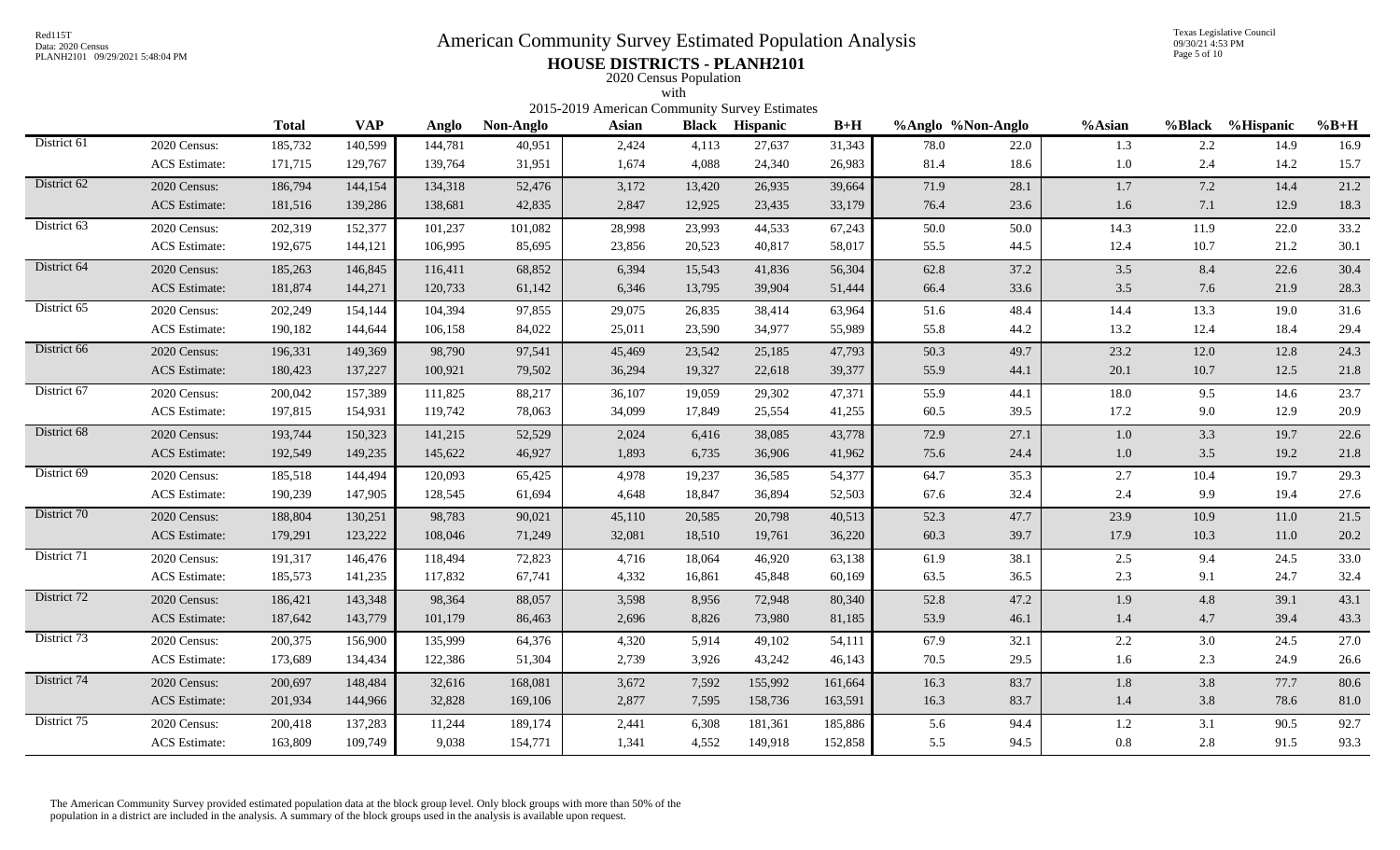# Red115T<br>Data: 2020 Census<br>PLANH2101 09/29/2021 5:48:04 PM<br>**American Community Survey Estimated Population Analysis**

Texas Legislative Council 09/30/21 4:53 PM Page 6 of 10

## PLANH2101 09/29/2021 5:48:04 PM **HOUSE DISTRICTS - PLANH2101** 2020 Census Population

|             |                                                                                                                                                                                                                                                                                                                                                                                                                                                                                                                                |         |         |         |         |        | with   |         |         |      |      |         |      |      |      |
|-------------|--------------------------------------------------------------------------------------------------------------------------------------------------------------------------------------------------------------------------------------------------------------------------------------------------------------------------------------------------------------------------------------------------------------------------------------------------------------------------------------------------------------------------------|---------|---------|---------|---------|--------|--------|---------|---------|------|------|---------|------|------|------|
|             | 2015-2019 American Community Survey Estimates<br><b>Total</b><br><b>VAP</b><br>$B+H$<br>%Anglo %Non-Anglo<br>%Black %Hispanic<br>$%B+H$<br>Non-Anglo<br><b>Asian</b><br><b>Black Hispanic</b><br>%Asian<br>Anglo<br>150,301<br>41,652<br>159,705<br>66,279<br>32.9<br>23.8<br>22.7<br>45.6<br>2020 Census:<br>201,357<br>48,015<br>45,661<br>91,903<br>20.7<br>79.3<br>58,514<br>73.4<br>30.1<br>22.2<br>21.9<br><b>ACS</b> Estimate:<br>194,568<br>146,047<br>51,684<br>142,890<br>43,173<br>42,657<br>83,637<br>26.6<br>43.0 |         |         |         |         |        |        |         |         |      |      |         |      |      |      |
| District 76 |                                                                                                                                                                                                                                                                                                                                                                                                                                                                                                                                |         |         |         |         |        |        |         |         |      |      |         |      |      |      |
|             |                                                                                                                                                                                                                                                                                                                                                                                                                                                                                                                                |         |         |         |         |        |        |         |         |      |      |         |      |      |      |
| District 77 | 2020 Census:                                                                                                                                                                                                                                                                                                                                                                                                                                                                                                                   | 203,921 | 158,812 | 15,838  | 188,083 | 2,918  | 5,837  | 180,004 | 184,146 | 7.8  | 92.2 | 1.4     | 2.9  | 88.3 | 90.3 |
|             | <b>ACS</b> Estimate:                                                                                                                                                                                                                                                                                                                                                                                                                                                                                                           | 208,768 | 158,700 | 16,504  | 192,265 | 3,085  | 6,584  | 184,060 | 188,283 | 7.9  | 92.1 | 1.5     | 3.2  | 88.2 | 90.2 |
| District 78 | 2020 Census:                                                                                                                                                                                                                                                                                                                                                                                                                                                                                                                   | 203,786 | 153,882 | 38,407  | 165,379 | 6,811  | 11,617 | 148,278 | 157,137 | 18.8 | 81.2 | 3.3     | 5.7  | 72.8 | 77.1 |
|             | <b>ACS</b> Estimate:                                                                                                                                                                                                                                                                                                                                                                                                                                                                                                           | 201,499 | 146,085 | 39,371  | 162,127 | 6,195  | 11,161 | 146,801 | 154,437 | 19.5 | 80.5 | 3.1     | 5.5  | 72.9 | 76.6 |
| District 79 | 2020 Census:                                                                                                                                                                                                                                                                                                                                                                                                                                                                                                                   | 204,008 | 155,827 | 21,792  | 182,216 | 4,060  | 8,974  | 170,457 | 177,226 | 10.7 | 89.3 | $2.0\,$ | 4.4  | 83.6 | 86.9 |
|             | <b>ACS</b> Estimate:                                                                                                                                                                                                                                                                                                                                                                                                                                                                                                           | 212,318 | 157,341 | 24,760  | 187,558 | 3,206  | 9,082  | 176,380 | 182,658 | 11.7 | 88.3 | 1.5     | 4.3  | 83.1 | 86.0 |
| District 80 | 2020 Census:                                                                                                                                                                                                                                                                                                                                                                                                                                                                                                                   | 192,601 | 135,888 | 29,731  | 162,870 | 1,154  | 2,452  | 158,377 | 160,111 | 15.4 | 84.6 | 0.6     | 1.3  | 82.2 | 83.1 |
|             | <b>ACS</b> Estimate:                                                                                                                                                                                                                                                                                                                                                                                                                                                                                                           | 202,428 | 139,101 | 30,271  | 172,156 | 958    | 2,416  | 168,921 | 169,959 | 15.0 | 85.0 | 0.5     | 1.2  | 83.4 | 84.0 |
| District 81 | 2020 Census:                                                                                                                                                                                                                                                                                                                                                                                                                                                                                                                   | 184,670 | 133,588 | 58,287  | 126,383 | 3,170  | 10.401 | 111,109 | 120,095 | 31.6 | 68.4 | 1.7     | 5.6  | 60.2 | 65.0 |
|             | <b>ACS</b> Estimate:                                                                                                                                                                                                                                                                                                                                                                                                                                                                                                           | 180,202 | 126,148 | 59,364  | 120,838 | 2,435  | 10,529 | 108,503 | 116,258 | 32.9 | 67.1 | 1.4     | 5.8  | 60.2 | 64.5 |
| District 82 | 2020 Census:                                                                                                                                                                                                                                                                                                                                                                                                                                                                                                                   | 187,676 | 136,280 | 83,857  | 103,819 | 4,918  | 13,863 | 82,353  | 94,911  | 44.7 | 55.3 | 2.6     | 7.4  | 43.9 | 50.6 |
|             | <b>ACS</b> Estimate:                                                                                                                                                                                                                                                                                                                                                                                                                                                                                                           | 186,629 | 133,836 | 83,672  | 102,957 | 4,527  | 13,508 | 85,127  | 96,616  | 44.8 | 55.2 | 2.4     | 7.2  | 45.6 | 51.8 |
| District 83 | 2020 Census:                                                                                                                                                                                                                                                                                                                                                                                                                                                                                                                   | 186,970 | 139,966 | 105,647 | 81,323  | 4,296  | 9,781  | 64,866  | 73,331  | 56.5 | 43.5 | 2.3     | 5.2  | 34.7 | 39.2 |
|             | ACS Estimate:                                                                                                                                                                                                                                                                                                                                                                                                                                                                                                                  | 178,135 | 131,993 | 103,218 | 74,918  | 3,703  | 9,234  | 61,642  | 68,211  | 57.9 | 42.1 | 2.1     | 5.2  | 34.6 | 38.3 |
| District 84 | 2020 Census:                                                                                                                                                                                                                                                                                                                                                                                                                                                                                                                   | 186,523 | 145,008 | 78,551  | 107,972 | 7,740  | 24,783 | 73,665  | 96,275  | 42.1 | 57.9 | 4.1     | 13.3 | 39.5 | 51.6 |
|             | <b>ACS</b> Estimate:                                                                                                                                                                                                                                                                                                                                                                                                                                                                                                           | 191,822 | 149,022 | 90,068  | 101,753 | 5,579  | 19,611 | 76,974  | 93,467  | 47.0 | 53.0 | 2.9     | 10.2 | 40.1 | 48.7 |
| District 85 | 2020 Census:                                                                                                                                                                                                                                                                                                                                                                                                                                                                                                                   | 202,964 | 154,177 | 96,810  | 106,154 | 17,177 | 28,702 | 57,947  | 85,308  | 47.7 | 52.3 | 8.5     | 14.1 | 28.6 | 42.0 |
|             | <b>ACS</b> Estimate:                                                                                                                                                                                                                                                                                                                                                                                                                                                                                                           | 202,107 | 151,732 | 98,583  | 103,517 | 15,064 | 31,343 | 57,574  | 86,907  | 48.8 | 51.2 | 7.5     | 15.5 | 28.5 | 43.0 |
| District 86 | 2020 Census:                                                                                                                                                                                                                                                                                                                                                                                                                                                                                                                   | 185,308 | 138,631 | 112,317 | 72,991  | 3,795  | 7,521  | 57,807  | 64,282  | 60.6 | 39.4 | $2.0\,$ | 4.1  | 31.2 | 34.7 |
|             | <b>ACS</b> Estimate:                                                                                                                                                                                                                                                                                                                                                                                                                                                                                                           | 179,520 | 133,887 | 114,377 | 65,143  | 3,843  | 6,352  | 54,118  | 58,272  | 63.7 | 36.3 | 2.1     | 3.5  | 30.1 | 32.5 |
| District 87 | 2020 Census:                                                                                                                                                                                                                                                                                                                                                                                                                                                                                                                   | 187,448 | 138,418 | 85,253  | 102,195 | 8,176  | 16,309 | 73,882  | 88,798  | 45.5 | 54.5 | 4.4     | 8.7  | 39.4 | 47.4 |
|             | <b>ACS</b> Estimate:                                                                                                                                                                                                                                                                                                                                                                                                                                                                                                           | 190,534 | 137,507 | 90,832  | 99,702  | 9,209  | 15,657 | 74,004  | 86,831  | 47.7 | 52.3 | 4.8     | 8.2  | 38.8 | 45.6 |
| District 88 | 2020 Census:                                                                                                                                                                                                                                                                                                                                                                                                                                                                                                                   | 186,059 | 135,454 | 86,426  | 99,633  | 1,382  | 7,400  | 88,538  | 94,893  | 46.5 | 53.5 | 0.7     | 4.0  | 47.6 | 51.0 |
|             | <b>ACS</b> Estimate:                                                                                                                                                                                                                                                                                                                                                                                                                                                                                                           | 193,094 | 139,053 | 90,653  | 102,441 | 1,476  | 9,503  | 91,672  | 98,068  | 46.9 | 53.1 | 0.8     | 4.9  | 47.5 | 50.8 |
| District 89 | 2020 Census:                                                                                                                                                                                                                                                                                                                                                                                                                                                                                                                   | 190,581 | 138,420 | 95,524  | 95,057  | 31,717 | 23,711 | 35,973  | 58,663  | 50.1 | 49.9 | 16.6    | 12.4 | 18.9 | 30.8 |
|             | <b>ACS</b> Estimate:                                                                                                                                                                                                                                                                                                                                                                                                                                                                                                           | 176,588 | 127,619 | 98,561  | 78,040  | 23,743 | 21,381 | 32,889  | 51,850  | 55.8 | 44.2 | 13.4    | 12.1 | 18.6 | 29.4 |
| District 90 | 2020 Census:                                                                                                                                                                                                                                                                                                                                                                                                                                                                                                                   | 201,099 | 144,701 | 35,799  | 165,300 | 5,803  | 29,280 | 129,764 | 157,585 | 17.8 | 82.2 | 2.9     | 14.6 | 64.5 | 78.4 |
|             | <b>ACS</b> Estimate:                                                                                                                                                                                                                                                                                                                                                                                                                                                                                                           | 210,630 | 148,352 | 40,473  | 170,167 | 4,559  | 29,620 | 136,734 | 164,180 | 19.2 | 80.8 | 2.2     | 14.1 | 64.9 | 77.9 |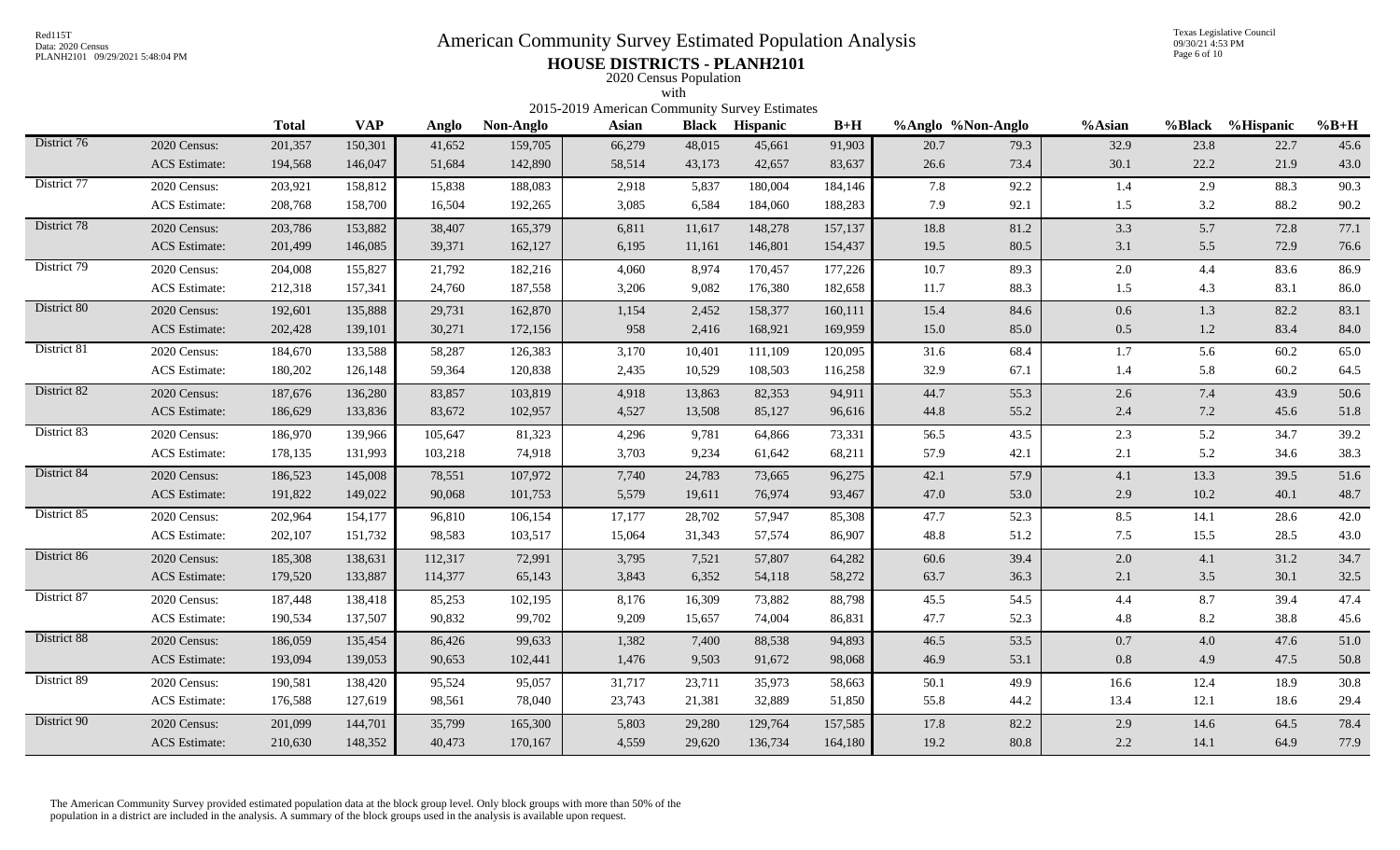# Red115T<br>Data: 2020 Census<br>PLANH2101 09/29/2021 5:48:04 PM<br>**American Community Survey Estimated Population Analysis**

Texas Legislative Council 09/30/21 4:53 PM Page 7 of 10

## PLANH2101 09/29/2021 5:48:04 PM **HOUSE DISTRICTS - PLANH2101** 2020 Census Population

|              |                      |              |            |         |           | 2015-2019 American Community Survey Estimates | with         |                 |         |                   |      |        |          |                  |          |
|--------------|----------------------|--------------|------------|---------|-----------|-----------------------------------------------|--------------|-----------------|---------|-------------------|------|--------|----------|------------------|----------|
|              |                      | <b>Total</b> | <b>VAP</b> | Anglo   | Non-Anglo | <b>Asian</b>                                  | <b>Black</b> | <b>Hispanic</b> | $B+H$   | %Anglo %Non-Anglo |      | %Asian |          | %Black %Hispanic | $%B+H$   |
| District 91  | 2020 Census:         | 187,551      | 141,549    | 100,338 | 87,213    | 14,458                                        | 17,184       | 51,343          | 67,254  | 53.5              | 46.5 | 7.7    | 9.2      | 27.4             | 35.9     |
|              | <b>ACS</b> Estimate: | 185,751      | 137,143    | 106,440 | 79,313    | 14,171                                        | 15,140       | 48,823          | 60,853  | 57.3              | 42.7 | 7.6    | 8.2      | 26.3             | 32.8     |
| District 92  | 2020 Census:         | 192,096      | 146,866    | 50,201  | 141,895   | 18,784                                        | 53,752       | 67,411          | 119,090 | 26.1              | 73.9 | 9.8    | 28.0     | 35.1             | 62.0     |
|              | <b>ACS</b> Estimate: | 185,307      | 138,448    | 53,180  | 132,126   | 14,193                                        | 45,632       | 71,166          | 112,387 | 28.7              | 71.3 | 7.7    | 24.6     | 38.4             | 60.6     |
| District 93  | 2020 Census:         | 188,296      | 132,214    | 96,474  | 91,822    | 19,863                                        | 24,714       | 44,194          | 67,150  | 51.2              | 48.8 | 10.5   | 13.1     | 23.5             | 35.7     |
|              | <b>ACS</b> Estimate: | 168,110      | 117,701    | 95,539  | 72,566    | 14,556                                        | 20,566       | 35,943          | 53,490  | 56.8              | 43.2 | 8.7    | 12.2     | 21.4             | 31.8     |
| District 94  | 2020 Census:         | 185,566      | 144,505    | 104,650 | 80,916    | 11,755                                        | 27,016       | 38,012          | 63,512  | 56.4              | 43.6 | 6.3    | 14.6     | 20.5             | 34.2     |
|              | <b>ACS</b> Estimate: | 180,533      | 139,333    | 112,573 | 67,950    | 11,150                                        | 24,594       | 30,884          | 52,817  | 62.4              | 37.6 | 6.2    | 13.6     | 17.1             | 29.3     |
| District 95  | 2020 Census:         | 203,641      | 148,994    | 37,924  | 165,717   | 7,718                                         | 85,432       | 72,647          | 155,839 | 18.6              | 81.4 | 3.8    | 42.0     | 35.7             | 76.5     |
|              | <b>ACS</b> Estimate: | 190,301      | 136,406    | 36,972  | 153,320   | 7,529                                         | 81,967       | 64,281          | 141,854 | 19.4              | 80.6 | 4.0    | 43.1     | 33.8             | 74.5     |
| District 96  | 2020 Census:         | 188,593      | 140,738    | 99,275  | 89,318    | 10,975                                        | 37,889       | 37,308          | 73,553  | 52.6              | 47.4 | 5.8    | 20.1     | 19.8             | 39.0     |
|              | <b>ACS</b> Estimate: | 179,853      | 132,250    | 104,693 | 75,156    | 9,610                                         | 32,616       | 31,573          | 60,946  | 58.2              | 41.8 | 5.3    | 18.1     | 17.6             | 33.9     |
| District 97  | 2020 Census:         | 190,669      | 148,417    | 111,137 | 79,532    | 9,047                                         | 26,592       | 40,338          | 65,595  | 58.3              | 41.7 | 4.7    | 13.9     | 21.2             | 34.4     |
|              | <b>ACS</b> Estimate: | 184,730      | 142,582    | 117,329 | 67,403    | 7,928                                         | 23,044       | 36,426          | 56,226  | 63.5              | 36.5 | 4.3    | 12.5     | 19.7             | 30.4     |
| District 98  | 2020 Census:         | 184,798      | 141,006    | 123,244 | 61,554    | 21,009                                        | 11,644       | 24,410          | 35,309  | 66.7              | 33.3 | 11.4   | 6.3      | 13.2             | 19.1     |
|              | <b>ACS</b> Estimate: | 191,727      | 142,118    | 137,245 | 54,476    | 18,872                                        | 10,119       | 25,396          | 32,753  | 71.6              | 28.4 | 9.8    | 5.3      | 13.2             | 17.1     |
| District 99  | 2020 Census:         | 201,695      | 151,589    | 105,014 | 96,681    | 7,551                                         | 25,059       | 60,514          | 84,023  | 52.1              | 47.9 | 3.7    | 12.4     | 30.0             | 41.7     |
|              | <b>ACS</b> Estimate: | 190,966      | 141,817    | 108,626 | 82,341    | 5,628                                         | 19,946       | 56,859          | 73,570  | 56.9              | 43.1 | 2.9    | 10.4     | 29.8             | 38.5     |
| District 100 | 2020 Census:         | 185,436      | 150,653    | 63,867  | 121,569   | 7,173                                         | 52,561       | 60,576          | 111,642 | 34.4              | 65.6 | 3.9    | 28.3     | 32.7             | 60.2     |
|              | <b>ACS</b> Estimate: | 191,457      | 152,193    | 62,466  | 128,989   | 6,125                                         | 56,879       | 65,982          | 120,029 | 32.6              | 67.4 | 3.2    | 29.7     | 34.5             | 62.7     |
| District 101 | 2020 Census:         | 186,636      | 133,467    | 40,828  | 145,808   | 25,065                                        | 65,842       | 54,966          | 118,600 | 21.9              | 78.1 | 13.4   | 35.3     | 29.5             | 63.5     |
|              | ACS Estimate:        | 182,174      | 130,191    | 44,825  | 137,351   | 21,308                                        | 64,710       | 52,440          | 112,314 | 24.6              | 75.4 | 11.7   | 35.5     | 28.8             | 61.7     |
| District 102 | 2020 Census:         | 187,686      | 141,854    | 49,338  | 138,348   | 24,361                                        | 50,521       | 62,693          | 111,783 | 26.3              | 73.7 | 13.0   | 26.9     | 33.4             | 59.6     |
|              | <b>ACS</b> Estimate: | 201,823      | 149,092    | 55,549  | 146,263   | 23,835                                        | 54,594       | 67,628          | 118,725 | 27.5              | 72.5 | 11.8   | 27.1     | 33.5             | 58.8     |
| District 103 | 2020 Census:         | 189,432      | 147,409    | 42,685  | 146,747   | 9,536                                         | 19,904       | 116,247         | 134,906 | 22.5              | 77.5 | 5.0    | $10.5\,$ | 61.4             | 71.2     |
|              | <b>ACS</b> Estimate: | 191,749      | 145,664    | 58,901  | 132,856   | 7,206                                         | 16,897       | 109,462         | 124,133 | 30.7              | 69.3 | 3.8    | 8.8      | 57.1             | 64.7     |
| District 104 | 2020 Census:         | 186,630      | 135,171    | 16,858  | 169,772   | 1,740                                         | 36,529       | 131,654         | 166,759 | 9.0               | 91.0 | 0.9    | 19.6     | 70.5             | 89.4     |
|              | ACS Estimate:        | 201,288      | 138,467    | 18,070  | 183,217   | 1,333                                         | 38,536       | 144,082         | 180,944 | 9.0               | 91.0 | 0.7    | 19.1     | 71.6             | 89.9     |
| District 105 | 2020 Census:         | 186,828      | 140,913    | 40,249  | 146,579   | 30,032                                        | 24,553       | 90,885          | 114,033 | 21.5              | 78.5 | 16.1   | 13.1     | 48.6             | $61.0\,$ |
|              | <b>ACS</b> Estimate: | 176,937      | 128,834    | 38,099  | 138,840   | 24,861                                        | 24,459       | 89,563          | 111,112 | 21.5              | 78.5 | 14.1   | 13.8     | 50.6             | 62.8     |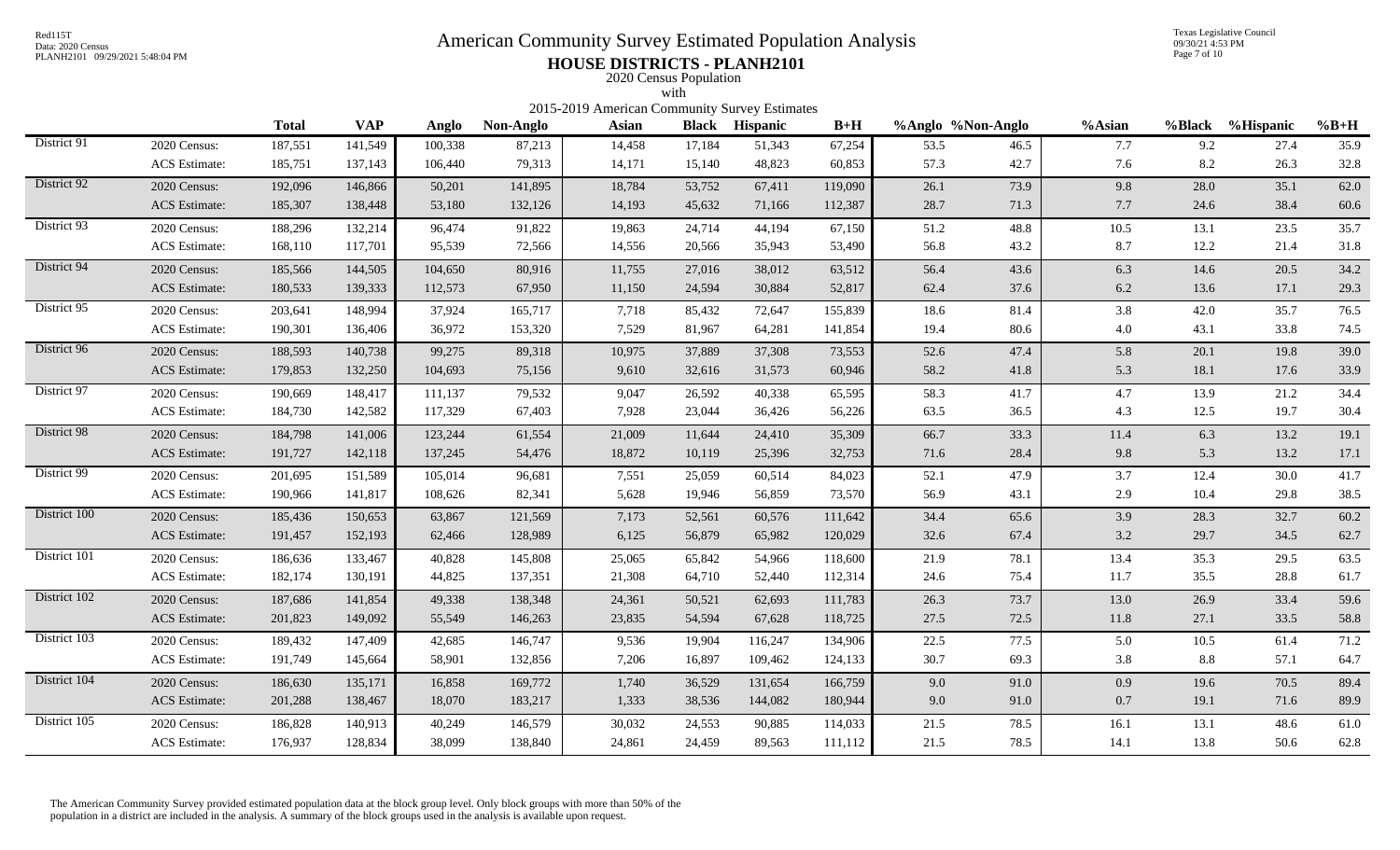# Red115T<br>Data: 2020 Census<br>PLANH2101 09/29/2021 5:48:04 PM<br>**American Community Survey Estimated Population Analysis**

Texas Legislative Council 09/30/21 4:53 PM Page 8 of 10

## PLANH2101 09/29/2021 5:48:04 PM **HOUSE DISTRICTS - PLANH2101** 2020 Census Population

|              |                      |              |            |         |           | 2015-2019 American Community Survey Estimates | with         |                 |         |                   |      |         |        |              |        |
|--------------|----------------------|--------------|------------|---------|-----------|-----------------------------------------------|--------------|-----------------|---------|-------------------|------|---------|--------|--------------|--------|
|              |                      | <b>Total</b> | <b>VAP</b> | Anglo   | Non-Anglo | <b>Asian</b>                                  | <b>Black</b> | <b>Hispanic</b> | $B+H$   | %Anglo %Non-Anglo |      | %Asian  | %Black | $%$ Hispanic | $%B+H$ |
| District 106 | 2020 Census:         | 191,093      | 136,666    | 106,647 | 84,446    | 28,316                                        | 20,772       | 31,164          | 50,858  | 55.8              | 44.2 | 14.8    | 10.9   | 16.3         | 26.6   |
|              | <b>ACS</b> Estimate: | 164,972      | 118,218    | 103,747 | 61,229    | 20,331                                        | 15,991       | 24,445          | 37,895  | 62.9              | 37.1 | 12.3    | 9.7    | 14.8         | 23.0   |
| District 107 | 2020 Census:         | 186,185      | 140,174    | 58,050  | 128,135   | 10,574                                        | 33,570       | 82,522          | 114,654 | 31.2              | 68.8 | 5.7     | 18.0   | 44.3         | 61.6   |
|              | <b>ACS</b> Estimate: | 181,863      | 134,298    | 61,477  | 120,391   | 10,723                                        | 34,526       | 75,207          | 106,546 | 33.8              | 66.2 | 5.9     | 19.0   | 41.4         | 58.6   |
| District 108 | 2020 Census:         | 187,643      | 151,154    | 141,723 | 45,920    | 12,335                                        | 10,076       | 20,047          | 29,509  | 75.5              | 24.5 | 6.6     | 5.4    | 10.7         | 15.7   |
|              | <b>ACS</b> Estimate: | 177,431      | 142,236    | 138,559 | 38,871    | 10,209                                        | 9,735        | 18,428          | 26,439  | 78.1              | 21.9 | 5.8     | 5.5    | 10.4         | 14.9   |
| District 109 | 2020 Census:         | 188,181      | 136,550    | 22,635  | 165,546   | 2,173                                         | 109,820      | 53,786          | 161,670 | 12.0              | 88.0 | 1.2     | 58.4   | 28.6         | 85.9   |
|              | <b>ACS</b> Estimate: | 179,312      | 126,756    | 24,998  | 154,309   | 1,440                                         | 106,807      | 47,212          | 149,933 | 13.9              | 86.1 | $0.8\,$ | 59.6   | 26.3         | 83.6   |
| District 110 | 2020 Census:         | 185,481      | 126,827    | 15,160  | 170,321   | 1,268                                         | 45,380       | 123,839         | 167,917 | 8.2               | 91.8 | 0.7     | 24.5   | 66.8         | 90.5   |
|              | <b>ACS</b> Estimate: | 180,146      | 119,989    | 18,665  | 161,485   | 692                                           | 48,111       | 113,391         | 160,099 | 10.4              | 89.6 | 0.4     | 26.7   | 62.9         | 88.9   |
| District 111 | 2020 Census:         | 185,801      | 137,653    | 23,833  | 161,968   | 4,301                                         | 100,617      | 57,235          | 155,850 | 12.8              | 87.2 | 2.3     | 54.2   | 30.8         | 83.9   |
|              | <b>ACS</b> Estimate: | 186,816      | 134,726    | 24,791  | 162,027   | 5,088                                         | 103,478      | 54,748          | 154,181 | 13.3              | 86.7 | 2.7     | 55.4   | 29.3         | 82.5   |
| District 112 | 2020 Census:         | 185,204      | 144,361    | 101,216 | 83,988    | 22,344                                        | 24,687       | 33,622          | 57,222  | 54.7              | 45.3 | 12.1    | 13.3   | 18.2         | 30.9   |
|              | <b>ACS</b> Estimate: | 178,822      | 138,523    | 101,714 | 77,104    | 20,860                                        | 22,823       | 32,443          | 51,850  | 56.9              | 43.1 | 11.7    | 12.8   | 18.1         | 29.0   |
| District 113 | 2020 Census:         | 185,073      | 137,196    | 50,038  | 135,035   | 17,120                                        | 38,948       | 77,570          | 115,016 | 27.0              | 73.0 | 9.3     | 21.0   | 41.9         | 62.1   |
|              | <b>ACS</b> Estimate: | 181,857      | 130,699    | 51,780  | 130,070   | 16,603                                        | 38,830       | 75,168          | 110,624 | 28.5              | 71.5 | 9.1     | 21.4   | 41.3         | 60.8   |
| District 114 | 2020 Census:         | 187,670      | 136,156    | 32,081  | 155,589   | 12,079                                        | 38,211       | 104,588         | 141,023 | 17.1              | 82.9 | 6.4     | 20.4   | 55.7         | 75.1   |
|              | <b>ACS</b> Estimate: | 192,868      | 135,593    | 34,822  | 158,047   | 11,538                                        | 39,531       | 107,501         | 144,463 | 18.1              | 81.9 | 6.0     | 20.5   | 55.7         | 74.9   |
| District 115 | 2020 Census:         | 186,289      | 146,507    | 67,254  | 119,035   | 48,049                                        | 26,358       | 42,571          | 67,705  | 36.1              | 63.9 | 25.8    | 14.1   | 22.9         | 36.3   |
|              | <b>ACS</b> Estimate: | 185,230      | 143,024    | 69,918  | 115,311   | 42,317                                        | 25,358       | 46,729          | 68,700  | 37.7              | 62.3 | 22.8    | 13.7   | 25.2         | 37.1   |
| District 116 | 2020 Census:         | 200,120      | 160,090    | 46,572  | 153,548   | 16,432                                        | 17,238       | 120,649         | 135,340 | 23.3              | 76.7 | 8.2     | 8.6    | 60.3         | 67.6   |
|              | <b>ACS</b> Estimate: | 214,058      | 169,477    | 56,190  | 157,865   | 15,369                                        | 15,687       | 127,736         | 140,904 | 26.2              | 73.7 | 7.2     | 7.3    | 59.7         | 65.8   |
| District 117 | 2020 Census:         | 198,399      | 139,199    | 37,659  | 160,740   | 7,697                                         | 18,700       | 136,085         | 151,686 | 19.0              | 81.0 | 3.9     | 9.4    | 68.6         | 76.5   |
|              | <b>ACS</b> Estimate: | 165,948      | 114,975    | 30,386  | 135,556   | 4,214                                         | 13,602       | 119,003         | 129,414 | 18.3              | 81.7 | 2.5     | 8.2    | 71.7         | 78.0   |
| District 118 | 2020 Census:         | 199,826      | 148,024    | 45,708  | 154,118   | 4,533                                         | 9,835        | 139,585         | 147,417 | 22.9              | 77.1 | 2.3     | 4.9    | 69.9         | 73.8   |
|              | <b>ACS</b> Estimate: | 197,501      | 143,049    | 47,553  | 149,952   | 4,078                                         | 10,664       | 136,080         | 143,535 | 24.1              | 75.9 | 2.1     | 5.4    | 68.9         | 72.7   |
| District 119 | 2020 Census:         | 202,657      | 150,837    | 40,222  | 162,435   | 5,292                                         | 26,055       | 132,596         | 155,114 | 19.8              | 80.2 | 2.6     | 12.9   | 65.4         | 76.5   |
|              | <b>ACS</b> Estimate: | 197,755      | 143,665    | 42,320  | 155,441   | 4,353                                         | 23,043       | 129,075         | 147,786 | 21.4              | 78.6 | 2.2     | 11.7   | 65.3         | 74.7   |
| District 120 | 2020 Census:         | 203,115      | 149,887    | 42,748  | 160,367   | 8,139                                         | 50,165       | 104,940         | 150,099 | 21.0              | 79.0 | 4.0     | 24.7   | 51.7         | 73.9   |
|              | <b>ACS</b> Estimate: | 186,555      | 136,305    | 41,832  | 144,720   | 6,084                                         | 47,737       | 94,123          | 135,346 | 22.4              | 77.6 | 3.3     | 25.6   | 50.5         | 72.6   |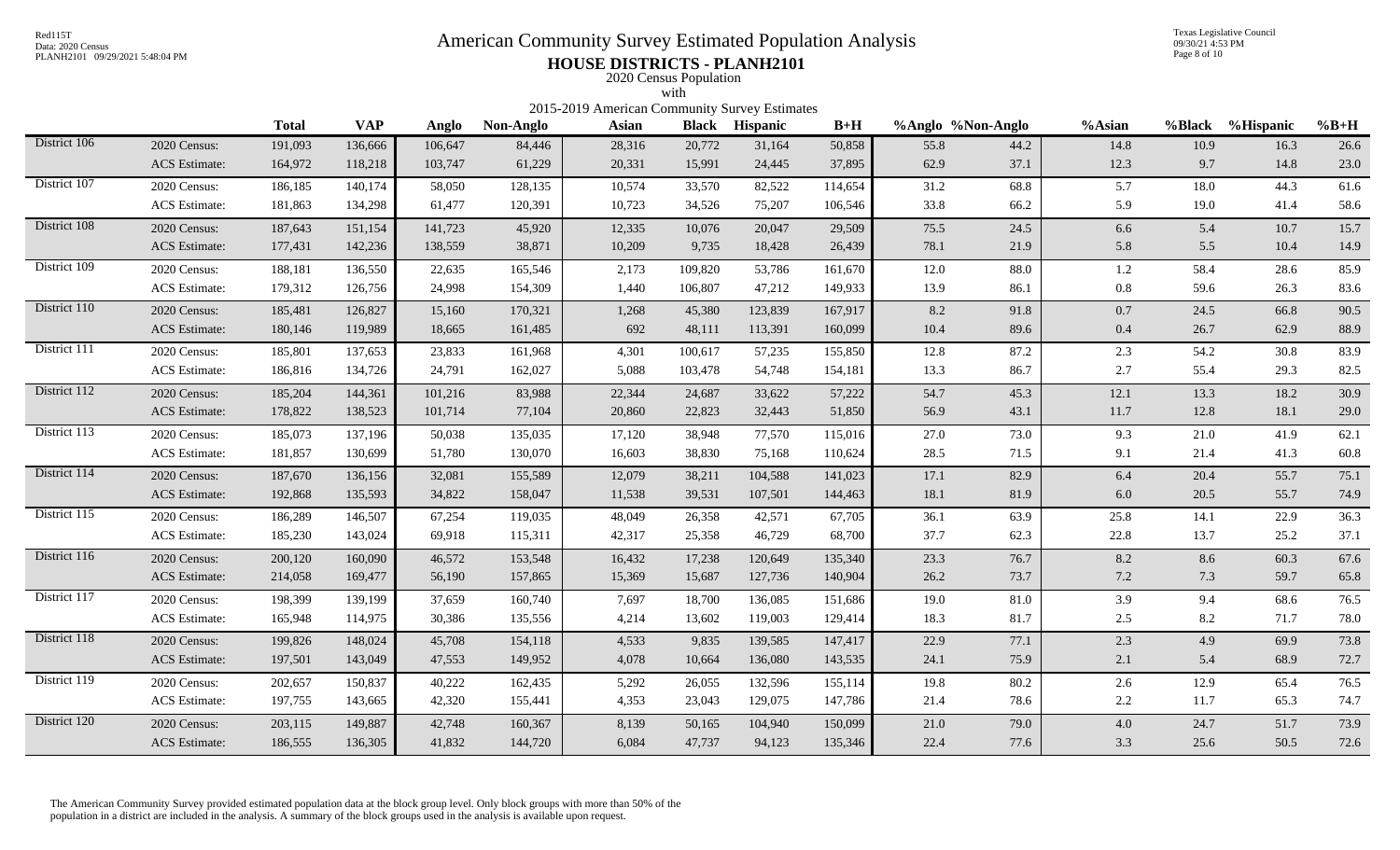# Red115T<br>Data: 2020 Census<br>PLANH2101 09/29/2021 5:48:04 PM<br>**American Community Survey Estimated Population Analysis**

Texas Legislative Council 09/30/21 4:53 PM Page 9 of 10

## PLANH2101 09/29/2021 5:48:04 PM **HOUSE DISTRICTS - PLANH2101** 2020 Census Population

|              |                      |                                                                                                                                                                                                                                                                                                                                                     |         |         |         |        | with   |         |         |      |      |         |          |      |      |
|--------------|----------------------|-----------------------------------------------------------------------------------------------------------------------------------------------------------------------------------------------------------------------------------------------------------------------------------------------------------------------------------------------------|---------|---------|---------|--------|--------|---------|---------|------|------|---------|----------|------|------|
|              |                      | 2015-2019 American Community Survey Estimates<br><b>VAP</b><br>$B+H$<br>%Black %Hispanic<br><b>Total</b><br><b>Black</b><br>%Anglo %Non-Anglo<br>%Asian<br>$%B+H$<br>Anglo<br>Non-Anglo<br><b>Asian</b><br><b>Hispanic</b><br>13,865<br>73,954<br>36.4<br>203,209<br>155,904<br>98,132<br>105,077<br>16,430<br>88,036<br>48.3<br>51.7<br>6.8<br>8.1 |         |         |         |        |        |         |         |      |      |         |          |      |      |
| District 121 | 2020 Census:         |                                                                                                                                                                                                                                                                                                                                                     |         |         |         |        |        |         |         |      |      |         |          |      | 43.3 |
|              | <b>ACS</b> Estimate: | 186,200                                                                                                                                                                                                                                                                                                                                             | 142,809 | 97,802  | 88,399  | 9,998  | 14,340 | 66,047  | 76,226  | 52.5 | 47.5 | 5.4     | 7.7      | 35.5 | 40.9 |
| District 122 | 2020 Census:         | 201,984                                                                                                                                                                                                                                                                                                                                             | 149,711 | 94,580  | 107,404 | 16,569 | 12,832 | 77,304  | 88,204  | 46.8 | 53.2 | 8.2     | 6.4      | 38.3 | 43.7 |
|              | <b>ACS</b> Estimate: | 165,824                                                                                                                                                                                                                                                                                                                                             | 120,889 | 85,548  | 80,272  | 12,101 | 9,046  | 59,874  | 66,676  | 51.6 | 48.4 | 7.3     | 5.5      | 36.1 | 40.2 |
| District 123 | 2020 Census:         | 200,095                                                                                                                                                                                                                                                                                                                                             | 160,561 | 53,903  | 146,192 | 5,679  | 11,426 | 129,160 | 138,482 | 26.9 | 73.1 | 2.8     | 5.7      | 64.5 | 69.2 |
|              | ACS Estimate:        | 217,156                                                                                                                                                                                                                                                                                                                                             | 170,483 | 56,047  | 161,108 | 4,991  | 9,338  | 147,023 | 153,891 | 25.8 | 74.2 | 2.3     | 4.3      | 67.7 | 70.9 |
| District 124 | 2020 Census:         | 197,852                                                                                                                                                                                                                                                                                                                                             | 146,224 | 31,633  | 166,219 | 7,399  | 19,757 | 140,821 | 157,454 | 16.0 | 84.0 | 3.7     | $10.0\,$ | 71.2 | 79.6 |
|              | <b>ACS</b> Estimate: | 204,952                                                                                                                                                                                                                                                                                                                                             | 147,857 | 31,047  | 173,909 | 6,284  | 18,879 | 150,788 | 165,668 | 15.1 | 84.9 | 3.1     | 9.2      | 73.6 | 80.8 |
| District 125 | 2020 Census:         | 202,067                                                                                                                                                                                                                                                                                                                                             | 151,951 | 44,575  | 157,492 | 8,957  | 13,759 | 135,864 | 146,933 | 22.1 | 77.9 | 4.4     | 6.8      | 67.2 | 72.7 |
|              | <b>ACS</b> Estimate: | 216,894                                                                                                                                                                                                                                                                                                                                             | 160,967 | 51,711  | 165,185 | 7,758  | 12,199 | 146,226 | 155,256 | 23.8 | 76.2 | 3.6     | 5.6      | 67.4 | 71.6 |
| District 126 | 2020 Census:         | 194,060                                                                                                                                                                                                                                                                                                                                             | 147,183 | 85,033  | 109,027 | 20,626 | 35,125 | 51,627  | 84,873  | 43.8 | 56.2 | 10.6    | 18.1     | 26.6 | 43.7 |
|              | <b>ACS</b> Estimate: | 187,431                                                                                                                                                                                                                                                                                                                                             | 142,327 | 94,139  | 93,296  | 18,276 | 31,483 | 43,900  | 72,892  | 50.2 | 49.8 | 9.8     | 16.8     | 23.4 | 38.9 |
| District 127 | 2020 Census:         | 199,089                                                                                                                                                                                                                                                                                                                                             | 144,351 | 93,186  | 105,903 | 8,825  | 38,927 | 55,412  | 92,441  | 46.8 | 53.2 | 4.4     | 19.6     | 27.8 | 46.4 |
|              | <b>ACS</b> Estimate: | 184,576                                                                                                                                                                                                                                                                                                                                             | 131,536 | 94,063  | 90,512  | 7,130  | 32,449 | 50,037  | 79,531  | 51.0 | 49.0 | 3.9     | 17.6     | 27.1 | 43.1 |
| District 128 | 2020 Census:         | 201,183                                                                                                                                                                                                                                                                                                                                             | 148,227 | 90,425  | 110,758 | 5,093  | 23,678 | 79,292  | 101,240 | 44.9 | 55.1 | 2.5     | 11.8     | 39.4 | 50.3 |
|              | <b>ACS</b> Estimate: | 187,074                                                                                                                                                                                                                                                                                                                                             | 137,707 | 91,008  | 96,055  | 4,654  | 21,416 | 70,479  | 88,407  | 48.6 | 51.3 | $2.5\,$ | 11.4     | 37.7 | 47.3 |
| District 129 | 2020 Census:         | 198,661                                                                                                                                                                                                                                                                                                                                             | 154,787 | 97,049  | 101,612 | 23,001 | 20,265 | 55,836  | 74,455  | 48.9 | 51.1 | 11.6    | 10.2     | 28.1 | 37.5 |
|              | <b>ACS</b> Estimate: | 190,913                                                                                                                                                                                                                                                                                                                                             | 145,849 | 97,461  | 93,467  | 21,807 | 18,654 | 53,556  | 68,494  | 51.0 | 49.0 | 11.4    | 9.8      | 28.1 | 35.9 |
| District 130 | 2020 Census:         | 194,311                                                                                                                                                                                                                                                                                                                                             | 139,508 | 106,983 | 87,328  | 18,341 | 19,610 | 46,394  | 64,813  | 55.1 | 44.9 | 9.4     | 10.1     | 23.9 | 33.4 |
|              | <b>ACS</b> Estimate: | 186,231                                                                                                                                                                                                                                                                                                                                             | 130,110 | 107,401 | 78,819  | 18,104 | 18,892 | 41,756  | 58,448  | 57.7 | 42.3 | 9.7     | 10.1     | 22.4 | 31.4 |
| District 131 | 2020 Census:         | 201,256                                                                                                                                                                                                                                                                                                                                             | 144,968 | 11,971  | 189,285 | 15,670 | 62,611 | 112,324 | 171,975 | 5.9  | 94.1 | 7.8     | 31.1     | 55.8 | 85.5 |
|              | <b>ACS</b> Estimate: | 211,612                                                                                                                                                                                                                                                                                                                                             | 148,974 | 16,797  | 194,804 | 14,934 | 68,591 | 113,384 | 178,802 | 7.9  | 92.1 | 7.1     | 32.4     | 53.6 | 84.5 |
| District 132 | 2020 Census:         | 195,943                                                                                                                                                                                                                                                                                                                                             | 141,733 | 81,867  | 114,076 | 25,214 | 28,666 | 58,481  | 85,225  | 41.8 | 58.2 | 12.9    | 14.6     | 29.8 | 43.5 |
|              | <b>ACS</b> Estimate: | 180,474                                                                                                                                                                                                                                                                                                                                             | 127,903 | 85,652  | 94,837  | 19,596 | 22,792 | 51,985  | 72,502  | 47.5 | 52.5 | 10.9    | 12.6     | 28.8 | 40.2 |
| District 133 | 2020 Census:         | 196,966                                                                                                                                                                                                                                                                                                                                             | 155,045 | 96,390  | 100,576 | 27,785 | 32,788 | 38,544  | 69,458  | 48.9 | 51.1 | 14.1    | 16.6     | 19.6 | 35.3 |
|              | <b>ACS</b> Estimate: | 192,658                                                                                                                                                                                                                                                                                                                                             | 147,861 | 101,643 | 91,015  | 26,256 | 28,997 | 35,480  | 62,142  | 52.8 | 47.2 | 13.6    | 15.1     | 18.4 | 32.3 |
| District 134 | 2020 Census:         | 202,847                                                                                                                                                                                                                                                                                                                                             | 168,828 | 119,323 | 83,524  | 34,044 | 15,401 | 31,561  | 45,936  | 58.8 | 41.2 | 16.8    | 7.6      | 15.6 | 22.6 |
|              | <b>ACS</b> Estimate: | 195,757                                                                                                                                                                                                                                                                                                                                             | 161,734 | 123,832 | 71,922  | 31,002 | 13,110 | 26,868  | 38,243  | 63.3 | 36.7 | 15.8    | 6.7      | 13.7 | 19.5 |
| District 135 | 2020 Census:         | 197,186                                                                                                                                                                                                                                                                                                                                             | 140,362 | 42,096  | 155,090 | 19,678 | 47,111 | 89,124  | 133,226 | 21.3 | 78.7 | 10.0    | 23.9     | 45.2 | 67.6 |
|              | <b>ACS</b> Estimate: | 179,239                                                                                                                                                                                                                                                                                                                                             | 124,303 | 46,325  | 132,911 | 17,407 | 38,356 | 79,494  | 113,908 | 25.8 | 74.2 | 9.7     | 21.4     | 44.4 | 63.6 |